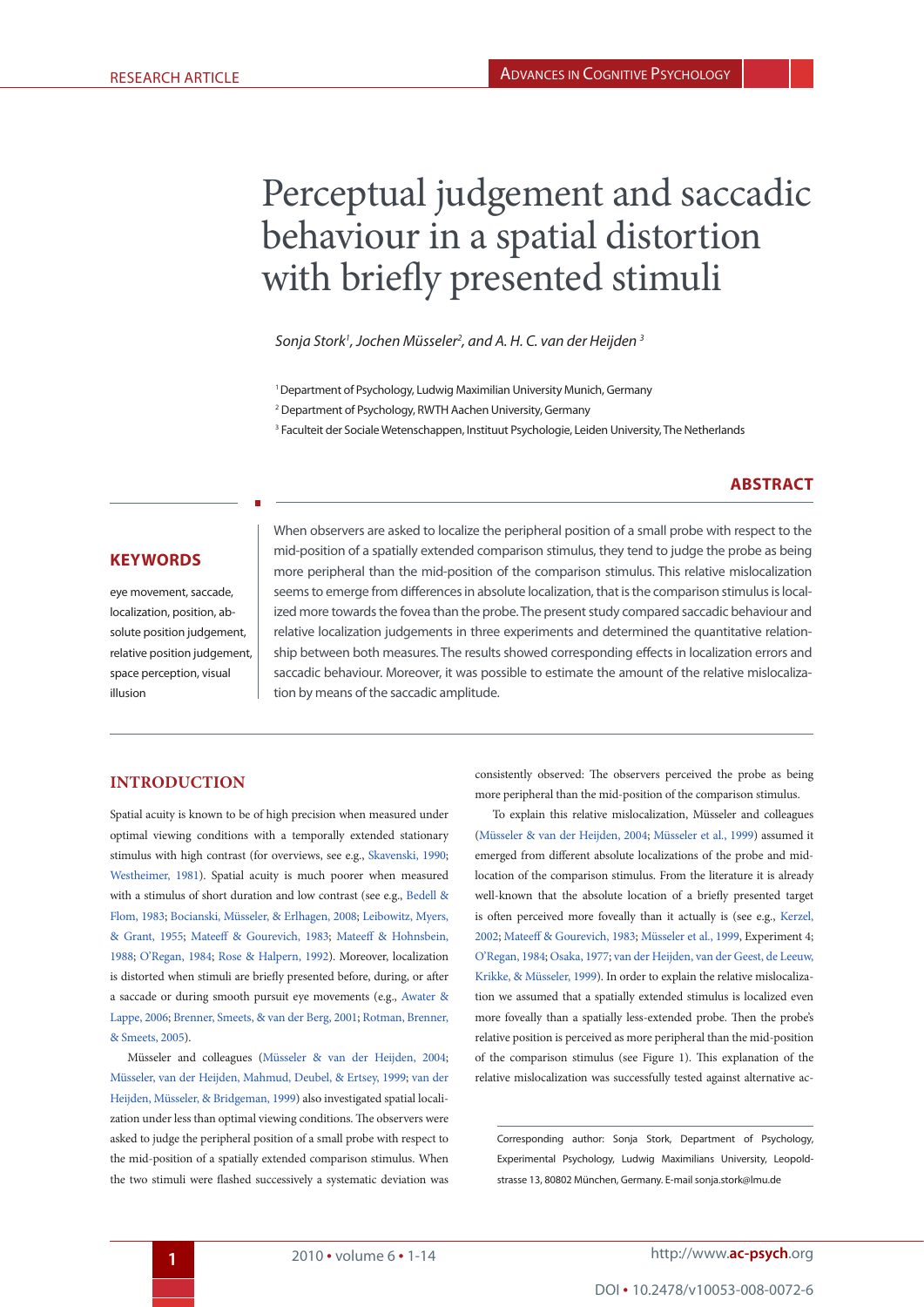

## **Figure 1.**

parison stimulus (shifted to the dashed line) and the probe (shifted Stimulus presentation and stimulus perception in the relative localization task. The greater outer localization of the single lower square (the probe) relative to the mid-position of the spatially extended row of the upper squares (the comparison stimulus) is assumed to emerge from two different foveal tendencies of the comto the straight line).  $FP =$  fixation point.

counts (for details, see [Müsseler & van der Heijden, 2004;](#page-13-8) [Müsseler et](#page-13-9) [al., 1999](#page-13-9)).

<span id="page-1-2"></span>The assumptions made by Müsseler and colleagues, and especially the assumption that a spatially extended stimulus is localized more foveally than a spatially less extended probe, certainly need some supporting evidence. In this context it is of importance to know that comparable foveal tendencies in absolute localizations are found in saccadic eye movement studies. Firstly, saccades tend to undershoot a peripheral target by about 5–10% of its eccentricity – an error that is normally compensated with a corrective saccade (see e.g., [Aitsebaomo](#page-12-4) [& Bedell, 1992](#page-12-4); [Bischof & Kramer, 1968;](#page-12-5) [Lemij & Collewijn, 1989\)](#page-13-14). Secondly, the saccadic undershoot seems to increase with spatially extended stimuli (so-called *centre-of-gravity effect*; cf. [Findlay, Brogan,](#page-12-6) [& Wenban-Smith, 1993](#page-12-6); see also [Vos, Bocheva, Yamimoff, & Helsper,](#page-13-15) [1993\)](#page-13-15). Moreover, the size of the saccadic undershoot is in the same range as the size of the foveal mislocalization observed in a perceptual judgement task (see [van der Heijden, van der Geest, et al., 1999](#page-13-13)). So, saccadic eye movement research provides support for assumptions of Müsseler et al. ([1999\)](#page-13-9).

<span id="page-1-13"></span>The comparability between eye-movement behaviour and perceptual judgement tasks suggests an intriguing possibility: The possibility that the saccadic eye movement system is at the basis of, and provides the information for, position judgements in position-judgement tasks (see also e.g., [van der Heijden, Müsseler, & Bridgeman, 1999;](#page-13-10) [Wolff,](#page-13-16) [1987,](#page-13-16) for this suggestion). With regard to this possibility it is of importance to know that, in addition to the pattern of undershoot that saccades and localization judgements apparently have in common, there are further correspondences between saccadic eye movements and localization judgements. Four points are worth mentioning here.

The first point concerns the effect of exposure duration. It is well established that both saccadic eye movements and localization judgements become more precise with longer exposure durations of a target <span id="page-1-10"></span><span id="page-1-1"></span>(e.g., [Abrams, Meyer, & Kornblum, 1989](#page-12-7); [Aitsebaomo & Bedell, 1992;](#page-12-4) [Kowler & Blaser, 1995;](#page-13-17) [Lemij & Collewijn, 1989](#page-13-14)).

<span id="page-1-7"></span><span id="page-1-6"></span><span id="page-1-5"></span>The second point concerns the effect of grouping within the stimulus array. It is well-known that the amplitude of saccades to targets depends on the grouping within a stimulus array; if one element is made larger ([Findlay, 1982](#page-12-8)), is made more intense [\(Deubel, Wolf, & Hauske,](#page-12-9) [1984](#page-12-9)), or is presented with higher contrast [\(Deubel & Hauske, 1988\)](#page-12-10), the saccade lands closer to that target. The results obtained with a relative localization experiment are in line with these findings. A salient square placed at either the inner or the outer edge of a comparison stimulus affects relative mislocalization as it affects saccadic behaviour; with the salient square at the outer position the probe is perceived as more peripheral than with the salient square at the inner position (see [Müsseler et al., 1999](#page-13-9), Experiment 7).

<span id="page-1-9"></span><span id="page-1-4"></span><span id="page-1-3"></span>Third, recent studies demonstrated an effect of saccadic adaptation on pointing and verbal localization, that is a shift in the direction of adaptation [\(Bruno & Morrone, 2007;](#page-12-11) [Collins, Doré-Mazars, & Lappe,](#page-12-12) [2007](#page-12-12); [Georg & Lappe, 2009](#page-12-13)). On the basis of these results the authors suggested that a common mechanism might serve to recalibrate both the perceptual and the action map and that the system providing saccade metrics also contributes to the metric used for space perception.

The last – but probably not least – point concerns the effect of stimulus onset asynchrony (SOA) between comparison stimulus and probe in a relative judgement task. The relative mislocalization emerges in an interval in which saccadic eye movements are programmed and executed, that is typically between 50 and 200 ms ([Müsseler et al., 1999,](#page-13-9) Experiment 2).

<span id="page-1-11"></span><span id="page-1-0"></span>Taken all together, the similarities between saccadic eye-movement behaviour and localization judgements are quite suggestive. So, there is evidence that the saccadic eye movement system is at the basis of and provides the information for the localization judgements. Nevertheless, there are at least three reasons to be careful about accepting this assumption.

<span id="page-1-14"></span><span id="page-1-8"></span>Firstly, eye movements were not measured directly in the relative judgement tasks under discussion. The evidence for a close correspondence between saccadic eye movement behaviour and position judgements comes from different studies designed for different purposes.

Secondly, although the correspondence seems to be obvious at first sight, other observations cast doubt on a too strong relationship between saccadic eye movements and spatial localization judgements. Recently several spatial dissociations between motor behaviour (including eye movements) and perception have been reported and are still under discussion (for an overview, see [Rossetti & Pisella, 2002\)](#page-13-18).

<span id="page-1-15"></span><span id="page-1-12"></span>Thirdly, different brain areas with different spatial maps are involved in perception and in the programming of saccadic eye movements. Visual information can reach the brainstem oculomotor centres by several routes: directly from the retina via the superior colliculus; from a route via the corpus geniculatum laterale, the primary striate cortex, and the superior colliculus; from a route via the corpus geniculatum laterale, the visual cortex, and the frontal eye fields; and last – but probably not least – from a route via the corpus geniculatum laterale, striate,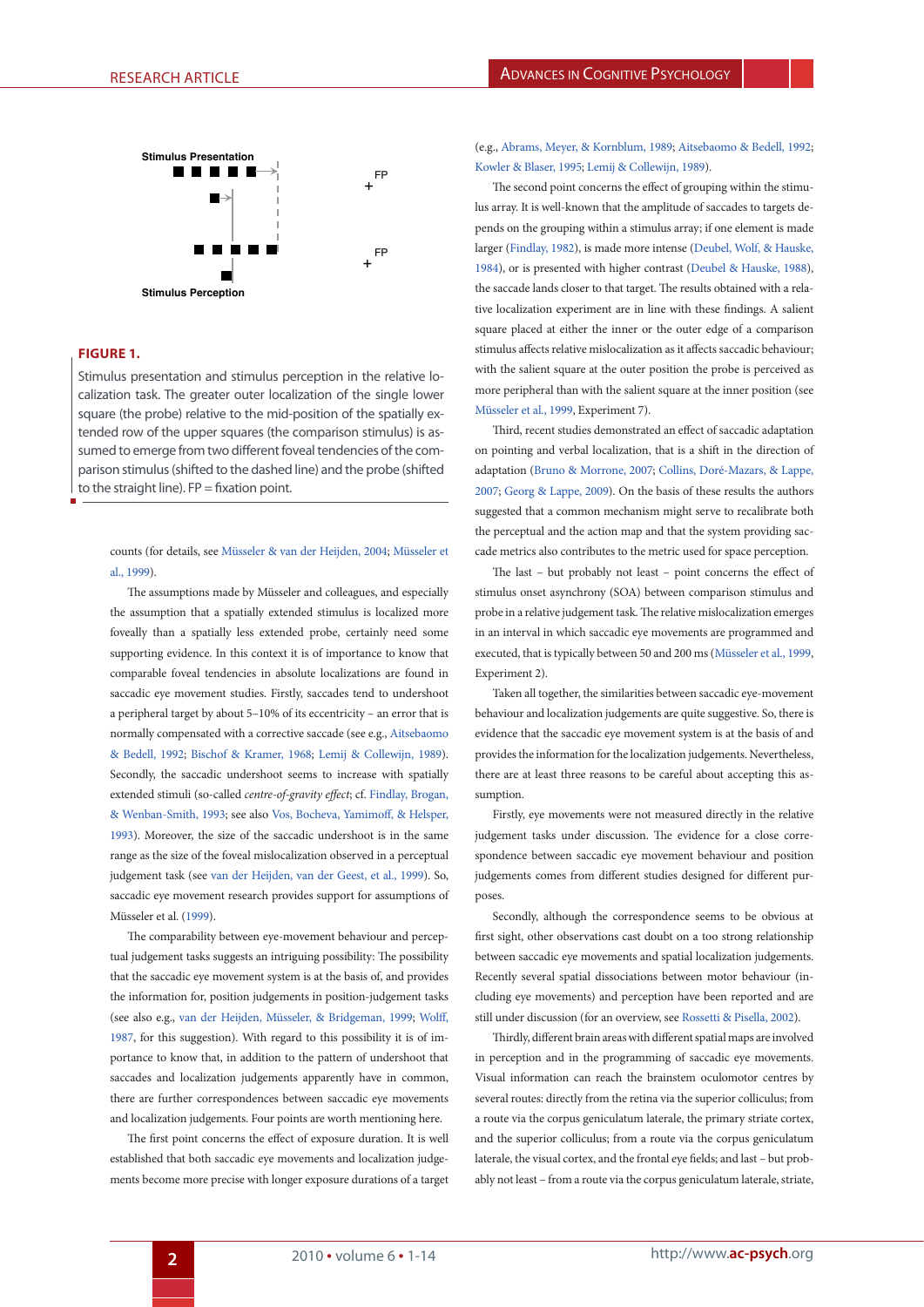prestriate and parietal cortices, and the frontal eye fields (cf. [Deubel,](#page-12-14) [1999, p. 716\)](#page-12-14). This multiplicity means that it is far from clear whether the spatial map used in perceptual judgement tasks corresponds metrically with the spatial map(s) involved in the programming of saccadic eye movements.

<span id="page-2-0"></span>In fact, there are also studies showing a non-correspondence between a (saccadic) pointing task and a relative judgement task (e.g., [Eggert, Sailer, Ditterich, & Straube, 2002](#page-12-15); [Müsseler, Stork, & Kerzel,](#page-13-19) [2008\)](#page-13-19). For example, Eggert and co-workers examined the effect of distractor presentation on the relative spatial judgement and on the width of the primary saccadic amplitude. They found no correspondence between both measures. However, their general procedure differed from the spatial illusion, on which we focus here. Therefore, the aim of the present study was to examine whether saccading to the mid-position of the spatially extended comparison stimulus and saccading to the probe revealed more absolute foveal mislocalizations for the comparison stimulus than for the probe. Moreover, our aim is to compare quantitatively the amplitude of the saccadic behaviour with the location error of the relative judgement task.

Consequently, in three experiments two tasks are compared: In the relative judgement tasks, participants were asked to judge the perceived position of a probe relative to the mid-position of a comparison stimulus. This task matches the procedure used by Müsseler and colleagues [\(1999;](#page-13-9) see also [Müsseler & van der Heijden, 2004](#page-13-8)). In the saccade task, participants were asked to execute a saccade to the probe or the mid-position of the comparison stimulus. In Experiment 1, relative judgements and saccadic amplitudes to the stimuli were compared. Experiments 2 and 3 were run in order to check whether different effects of eccentricity could be observed with both tasks.

# **EXPERIMENT 1**

Empirical evidence and theoretical considerations allow us to suggest that the relative mislocalization under consideration originated from localizing a spatially extended stimulus more towards the fovea than a spatially less-extended probe. This assumption was already successfully examined by an experiment with absolute mouse pointing, in which both stimuli were presented blockwise as single targets ([Müsseler et](#page-13-9) [al., 1999](#page-13-9), Experiment 4). Additionally, if our assumption is correct that saccadic eye movements are at the basis of the mislocalization, we expect corresponding results in a saccadic eye-movement task. Therefore, Experiment 1 aims to compare the findings of the relative judgement task with the findings on saccadic behaviour in similar experimental situations.

The relative judgement task was basically identical to the procedure introduced by Müsseler et al. ([1999\)](#page-13-9). The probe and comparison stimulus were presented with an SOA of 0 and 120 ms. When both stimuli are flashed simultaneously, they can be processed in one spatial map as a single stimulus configuration. Therefore, with simultaneous presentation the position judgement of the probe relative to the comparison stimulus is expected to be more or less error-free. When the two stimuli are separated by an SOA, however, two successive con-

figurations with different spatial information have to be superimposed. Then relative mislocalizations are expected to emerge (see [Müsseler et](#page-13-9) [al., 1999;](#page-13-9) [Müsseler & van der Heijden, 2004\)](#page-13-8).

<span id="page-2-1"></span>The saccadic eye-movement task was basically identical to the procedure used in single-stimulus studies in basic saccadic eye-movement research. The comparison stimulus and probe were presented as single stimuli in a blocked sequence. If the relative judgement task and the saccade task correspond, a more pronounced eye-movement undershoot to the spatially extended comparison stimulus than to the less extended probe is expected. Eye-movement studies already indicated comparable tendencies, that is larger undershoots with a spatially extended stimulus than with a less extended stimulus (see e.g., [Findlay et](#page-12-6) [al., 1993\)](#page-12-6). The relevant experiments were, however, designed for different purposes and used in different experimental situations.

## **Method**

#### **Apparatus and stimuli**

The experiment was carried out in a dimly lit room. The experiment was controlled by a Macintosh computer and the stimuli were presented on a 17" colour monitor with black-on-white projection (832 x 624 pixels). The monitor had a refresh rate of 75 Hz and a luminance of approximately 40 cd/m2 . The participant's head was placed on a chin and forehead rest 500 mm in front of the monitor.

The stimuli appeared either to the left or to the right of a fixation cross. A square of 0.33° x 0.33° visual angle was used as the probe. A spatially more extended stimulus of 3° consisting of five squares, each separated from the next by 0.33°, was used as the comparison stimulus (see Figure 2). Stimuli were presented for only one frame of the monitor (13 ms).

In the relative judgement task, the comparison stimulus appeared 1.4° above the probe and its position was held constant at 5° (mid-



## **Figure 2.**

judge the probe position (presented at 3.8°–6.2°) relative to the Stimulus presentation in the experiments. Participants fixated a cross in the middle of the screen. A single lower square (probe) and a spatially extended row of upper squares (comparison stimulus) appeared to the left or to the right of the fixation cross (here, 5° to the left). Participants were asked to comparison stimulus's mid-position. FP = fixation point.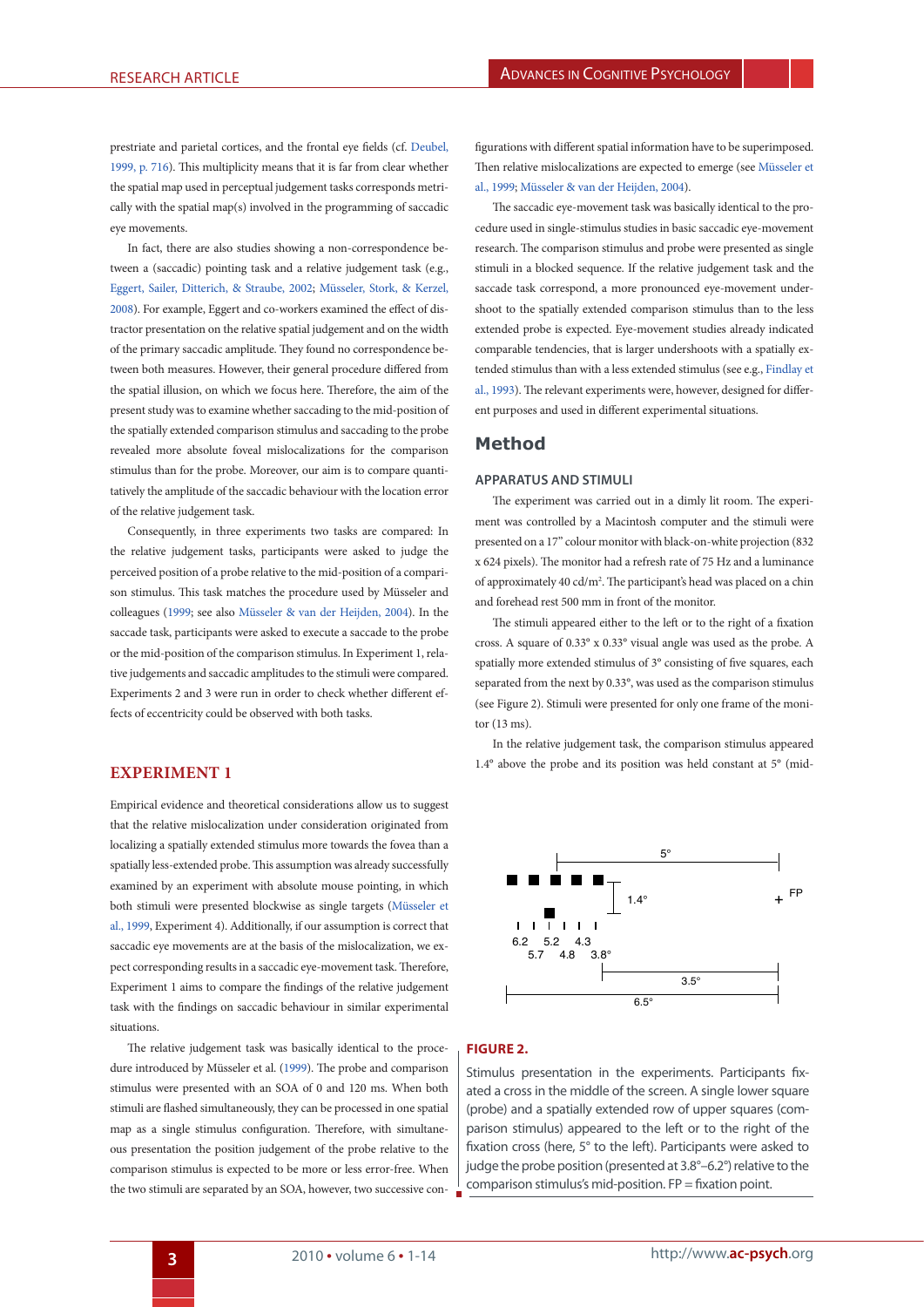position of the central square). The position of the probe was varied with respect to the mid-position of the comparison stimulus by  $\pm 0.2^{\circ}$ , ±0.7°, and ±1.2°; thus, it was presented at 3.8°, 4.3°, 4.8°, 5.2°, 5.7°, and 6.2° eccentricity.

In the saccade task either the comparison stimulus or the probe was presented. These stimuli appeared horizontally in line with the fixation cross. The stimuli were presented at the same positions as in the relative judgement task, that is between 3.8° and 6.2° eccentricity.

#### **Design**

The relative judgement task and saccadic eye-movement task were presented in separate blocks. The sequence of the blocks was counterbalanced over participants.

In the judgement task, the probe and comparison stimulus were presented in either the left or the right hemifield. They either appeared simultaneously or the comparison stimulus preceded the probe stimulus by an SOA of 120 ms. All combinations of hemifield (left, right), probe position (3.8 to 6.2°), and SOA (0, 120 ms) were presented in a randomized sequence. In total, participants were confronted with 192 trials in the judgement task.

In the saccade task, the comparison stimulus and the probe were presented blockwise in a counterbalanced order. Again, all participants were confronted with 192 presentations of the stimuli in the left and right hemifields.

#### **Procedure**

In the judgement task, participants initiated the stimulus presentation by simultaneously pressing the upper and lower key of a horizontally arranged computer mouse. Each trial began with an auditory signal and a central fixation cross that appeared for 1 s. The stimuli were presented for one frame (13 ms) 200 ms after the fixation point had vanished (this interval was introduced in order to facilitate the generation of eye movements in the saccade task, cf. [Kingstone &](#page-13-20) [Klein, 1993](#page-13-20)).

The instruction for the judgement task stressed that the participant should fixate the fixation cross when it appeared and not move the eyes after the cross had vanished. As the presentation of comparison stimulus and target was much too short to execute eye movements successfully and as keeping fixation was much more convenient for the observers than moving their eyes, eye movements were not recorded in the judgement task.<sup>1</sup> After the presentation of the stimuli the observers had to answer the question "Which stimulus was more peripheral? The upper or lower?" by pressing the upper or lower mouse key. Following the key-press, the next trial was initiated with a programmed onesecond delay. Participants received no feedback concerning their performance. To familiarize participants with the task, proper training trials were presented before the experiment.

In the saccade task, conditions were identical to the judgement task except that either only the probe or only the comparison stimulus was presented in the left or right hemifield. The participants were instructed to execute a saccade to the target as fast as possible, that is, to the probe or to the mid-position of the comparison stimulus, and to

maintain fixation until the fixation cross reappeared. Then observers initiated the next trial *via* a button press. The experiment lasted approximately 90 min, including calibrations, training trials, and short breaks.

#### **Measurement of eye movements**

The horizontal position of the left or right eye was monitored with a head mounted infrared light reflecting eye-tracking device (Skalar Medical B.V., IRIS Model 6500). The eye movement modulated signal was band-pass, demodulated, and low-pass filtered (DC -100 Hz, -3dB) and then digitized at a rate of 250 Hz with a second Macintosh computer. By analysing the eye-movement signal, the saccadic onset was determined as the point in time where the ocular velocity exceeded 37.5°/s.

Calibration of the horizontal eye movements was accomplished by having the participant fixate at five evenly spaced dots across the screen. Calibrations were obtained by computing the linear regression for the five target locations. The computed gain was used in order to compute the saccadic amplitude. The calibration was repeated after every block (24 trials) of the experiments.

#### **Participants**

Sixteen female and 9 male individuals who ranged in age from 18 to 37 years (mean age of 24.4 years) were paid to participate in the experiment. All participants in the present and subsequent experiments reported normal or corrected-to-normal vision and were naive as to the purpose of the experiment.

## **Results**

<span id="page-3-2"></span><span id="page-3-1"></span><span id="page-3-0"></span>As the dependent variable in the judgement task, the point of subjective equality (PSE, 50% threshold) between the probe and the midposition of the comparison stimulus was computed by a probit analysis for every participant and condition (cf. [Finney, 1971;](#page-12-16) [Lieberman,](#page-13-21) [1983](#page-13-21)). As dependent variable in the saccade task the mean deviation between the eye's first landing position and the real target position was calculated for every participant and condition. Three participants were excluded because their mean PSE values or saccadic amplitudes deviated more than ±2 standard deviations from the corresponding means of the sample. The mean saccade latency was 227 ms (*SE* = 12) for the comparison stimulus and 226 ms (*SE* = 10) for the probe.

The mean PSE values showed that participants tended to judge the probe as being more peripheral than the mid-position of the comparison stimulus. In what follows negative deviations represent PSE values lower than the objective mid-position between comparison stimulus and probe and indicate a tendency towards more outer judgements for the probe. The mean PSE values deviate from the objective midposition by –0.15°, *SE* = 0.04, *t*(21) = 3.38, *p* < .01, with an SOA of 0 ms and by  $-0.44^{\circ}$ , *SE* = 0.07,  $t(21)$  = 6.39,  $p < .001$ , with an SOA of 120 ms. Thus, the tendency to more outer judgements for the probe was present with and without an SOA. The difference between the two PSE values is, however, highly significant,  $t(21) = 4.39$ ,  $p < .001$ , always two-tailed; cf. Figure 3 (left).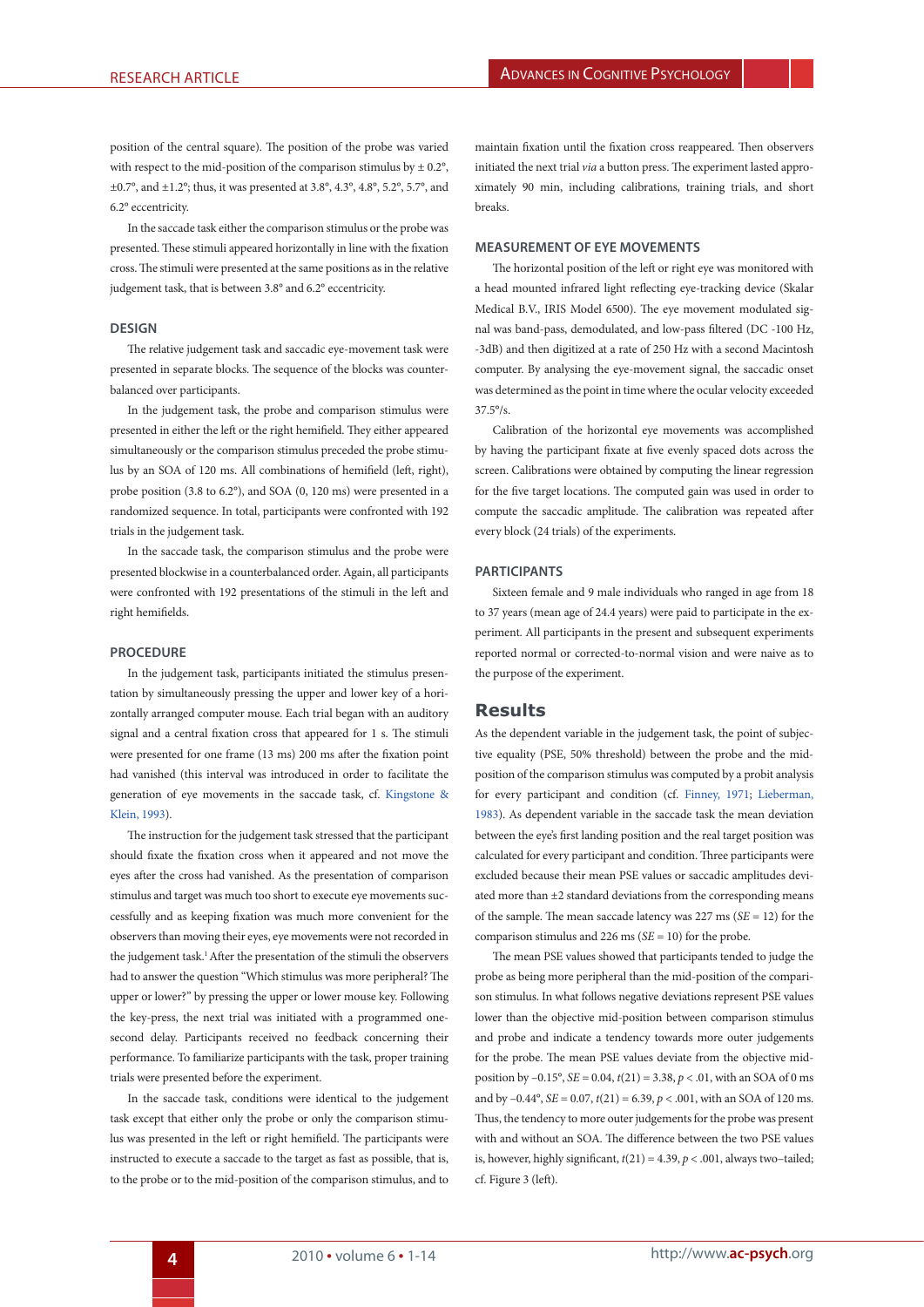

## **Figure 3.**

Left: Mean probabilities (and standard errors between participants) for outer judgements of the probe (relative to the 5° mid-position of the comparison stimulus) as a function of the stimulus onset asynchrony (SOA). Curves are fitted functions of a Probit Analysis. A shift to the left indicates PSE (the point of subjective equality) values lower than the objective mid-position and thus a tendency to more outer judgements of the probe. Right: Mean deviations (and standard errors between participants) of eyes' landing position to the probe and the mid-position of the comparison stimulus. Negative values indicate the amount of saccadic undershoot (Experiment 1,  $N = 22$ ).



## **Figure 4.**

Frequency plots of the horizontal eyes' landing positions for comparison stimulus (top) and probe (bottom). The dotted lines indicate the means of the histograms (Experiment 1, *N* = 22).

Figure 4 shows the frequency plots of the eyes' horizontal landing positions. Negative values represent saccadic undershoots in visual angle; positive values represent saccadic overshoots. In general, more undershoots than overshoots were observed for both the comparison and the probe. Additionally, the mean deviations between the eye's landing position of the first saccade and the real target position revealed a larger undershoot for the comparison stimulus than for the probe. The average undershoot with respect to the real target position is –0.55° for the probe,  $SE = 0.15$ ,  $t(21) = 3.72$ ,  $p = .001$ ; and –0.80° for the comparison stimulus,  $SE = 0.11$ ,  $t(21) = 7.52$ ,  $p < .001$ . A *t*–test revealed a nearly significant difference between the saccadic undershoot to the

mid–position of the spatial extended comparison stimulus and to the less extended probe, *t*(21) = 2.04, *p* = .054 (cf. Figure 3, right part).

## **Discussion**

The results of the relative judgement task successfully replicated previous findings [\(Müsseler et al., 1999](#page-13-9); [Müsseler & van der Heijden, 2004\)](#page-13-8): The probe is localized as being more peripheral than the midpoint of the comparison stimulus. This tendency is present with an SOA, but also with a simultaneous presentation of both stimuli. Up to now, more outer judgements for the probe were mainly observed with an SOA, but slight tendencies with simultaneous presentation were also ob-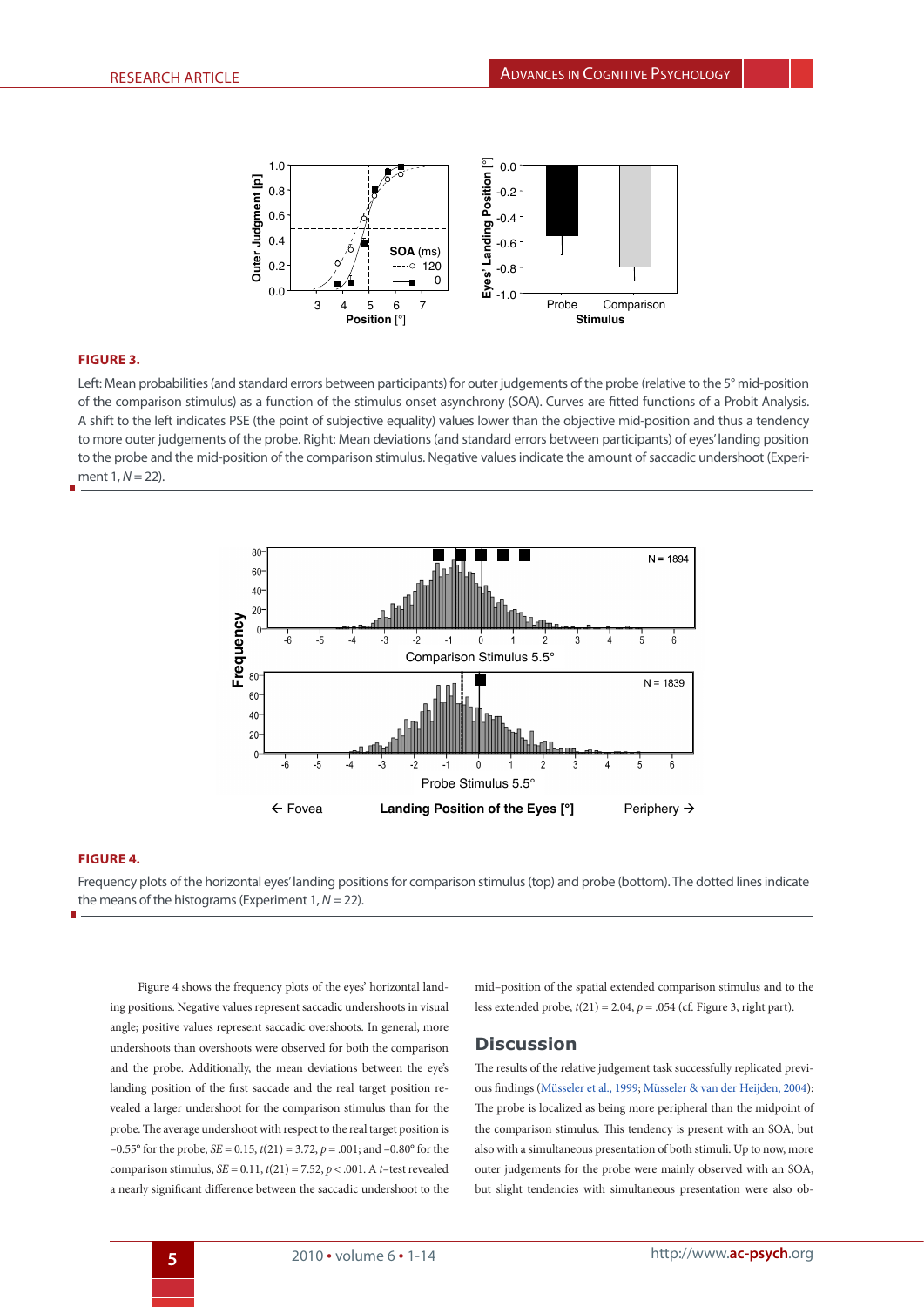served and reported by Müsseler et al. [\(1999](#page-13-9)). In line with the previous research, the outer judgements were clearly more pronounced with an SOA between stimuli than with an SOA of 0 ms.

<span id="page-5-3"></span>The eye-movement data showed that the first saccade undershot both targets. This is in accordance with previous eye-movement studies (e.g., [Aitsebaomo & Bedell, 1992;](#page-1-0) [Becker, 1972;](#page-12-17) [Deubel et al., 1984](#page-12-9); [Henson, 1978](#page-12-18)). Of special importance in the present context is the (nearly significant) difference between the undershoots to the comparison stimulus and the probe. As expected, a stronger undershoot occurred with saccades to the mid-position of the comparison stimulus than with saccades to the probe (see also [Findlay et al., 1993\)](#page-12-19).

A recent model of saccadic programming by Godijn and Theeuwes ([2002\)](#page-12-20) can account for the more pronounced undershoot observed with the extended comparison stimulus. It basically suggests that saccades are programmed in a common salience map, in which activity at a specific location spreads to neighbouring locations but inhibits distant locations. The integration of activation might take place in the intermediate layer of the superior colliculus, which receives input from the frontal eye fields, supplementary eye fields, and posterior parietal cortex (cf. [Trappenberg, Dorris, Munoz, & Klein, 2001](#page-13-22)). The preference of the inner squares can be assumed to originate from an increased sensitivity within the saccadic map as a function of eccentricity [\(Findlay & Walker, 1999](#page-12-19)). As a consequence, the inner edge of the comparison stimulus receives higher activation to the mean of integrated activation than the outer edge. Accordingly, the eyes could be captured more often by the inner squares.

<span id="page-5-1"></span>In the present context it is important to note that the amount of eyes' undershoot was similar to the foveal mislocalization with the absolute cursor pointing task used by Müsseler et al. [\(1999](#page-13-9), Experiment 4, where it was –0.4° for the probe and –0.52° for the comparison stimulus). Moreover, the difference between the mean undershoots to the probe and the comparison stimulus is in the same range of magnitude as the difference between PSE values with and without SOA;  $(-0.55) - (-0.80) = 0.25$ ° versus  $(-0.15) - (-0.44) = 0.29$ °. This could be interpreted as a hint for a correspondence between the perceptual judgement task and the oculomotor task. However, since the difference between probe and comparison stimulus is only marginally significant in the saccadic behaviour, this conclusion needs further evidence from subsequent experiments.

## **EXPERIMENT 2**

Experiment 1 provided support for the assumption of Müsseler et al. ([1999\)](#page-13-9) that the phenomena observed in a relative judgement task are explainable in terms of absolute localization performances. Clearly, this idea needs further supporting evidence. In Experiment 2 we therefore examine whether another well established result obtained with the relative judgement task corresponds with the saccadic eye-movement behaviour: Varying the eccentricity of comparison and probe in the relative judgement task, it appears that the relative mislocalizations increase with increasing eccentricity (see [Müsseler et al., 1999](#page-13-9), Experiment 3). If the assumption is correct, that the relative mislocalization originates from differences in absolute localization of comparison and probe, one has to assume that an increase in eccentricity does not affect the localization of comparison stimulus and probe equally, that is additively. If the comparison stimulus and the probe are equally affected by eccentricity, the relative mislocalization should remain constant. To explain the increase in mislocalizations with increasing eccentricity it has to be assumed that either the comparison stimulus is more affected by this manipulation or that the probe is affected less.

<span id="page-5-2"></span><span id="page-5-0"></span>For the saccadic eye movement data this entails that only a nonadditive pattern of results, indicating that the amount of undershoot increases differentially across eccentricity, would be in correspondence with the relative judgements. The slope of the function relating undershoot to eccentricity has to be steeper with the spatially extended comparison stimulus than with the less extended probe (or to be flatter with the probe, respectively). In other words, a stronger increase in the saccadic undershoot for the comparison stimulus with more eccentric stimulus presentation should be present. Only such a pattern of results could be linked to the observed eccentricity effect with relative judgements. Accordingly, we expected an interaction between eccentricity and target type.

<span id="page-5-4"></span>It is worthwhile to note here that the expected non-additive pattern of saccadic eye movements is not the pattern expected given the data from basic eye movement research. From saccadic eye-movement studies it is known that saccades tend to undershoot a target by about 5–10% of its eccentricity (see the Introduction section). When saccades always undershoot the targets by about this amount, the functions relating undershoot to eccentricity should have the same slope for comparison stimulus and probe.

## **Method**

#### **Stimuli, Design, and Procedure**

These were the same as in Experiment 1, except for the following changes. In the judgement task all stimuli were presented with an SOA of 120 ms. The mid-position of the comparison stimulus was presented at an eccentricity of either 3.5° or 6.5°. Accordingly, the probe was presented at 2.3°, 2.8°, 3.3°, 3.7°, 4.2°, or 4.7° with a mid-position of the comparison stimulus at 3.5° or was presented at 5.3°, 5.8°, 6.3°, 6.7°, 7.2°, or 7.7° with a mid-position of the comparison stimulus at 6.5°. There were eight repetitions (8 blocks with 24 trials) per participant per cell. In total, the participants received 192 trials.

In the saccade task, the comparison stimulus and the probe were presented in separate blocks. The stimuli could appear either at 3.5° or at 6.5° to the left or to the right of the fixations cross. Sixteen repetitions were gathered for each cell of the design, yielding a total of 128 trials per participant. If no saccade was detected or the latency of the saccade was above 250 ms, an error message appeared. If those errors exceeded 8 trials, one block of 16 trials was added to the experiment. Eye-movement calibration was repeated after two blocks.

The experiment lasted approximately 45 min, including calibrations, training trials, and breaks.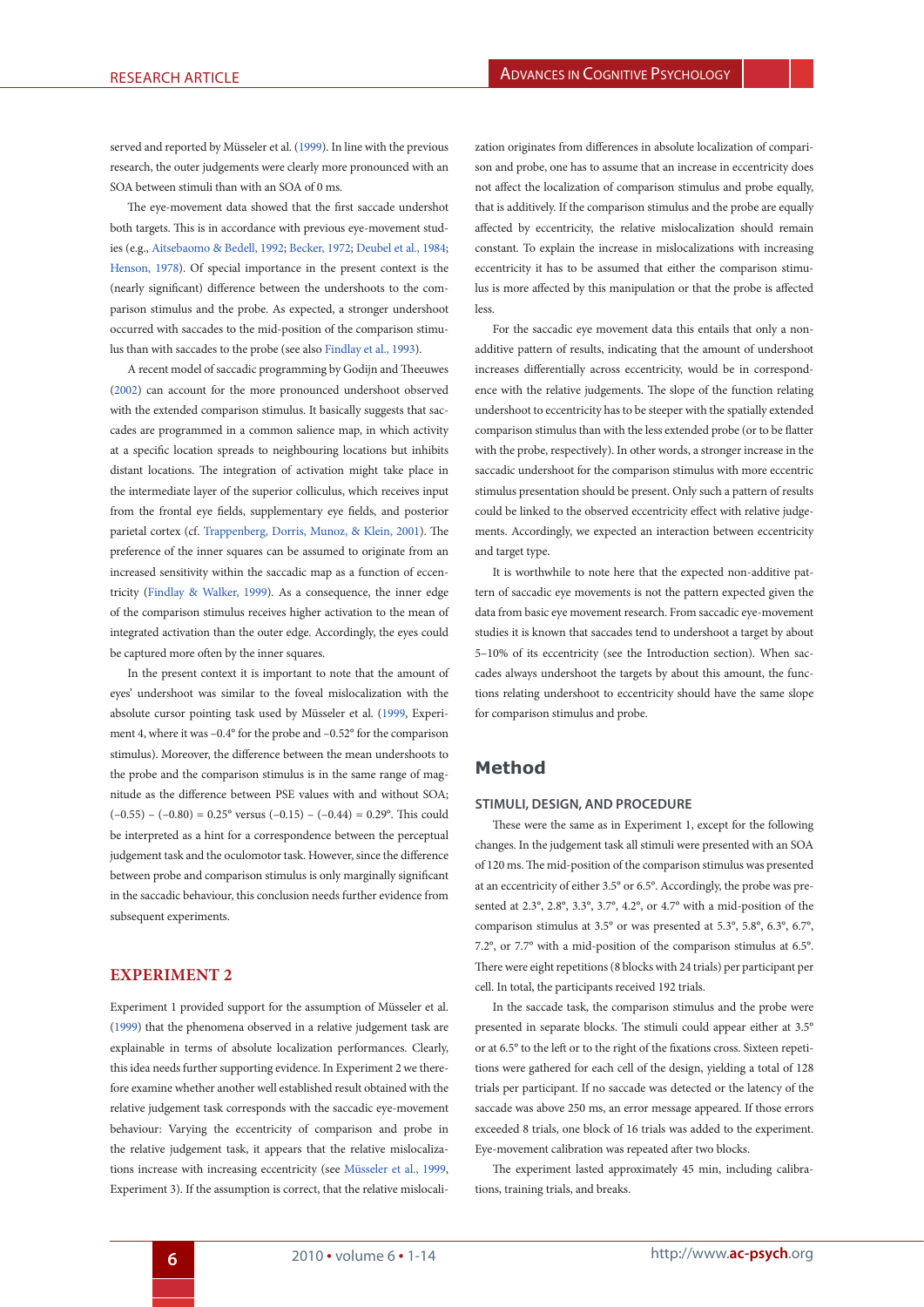#### **Participants**

Twenty-six female and 9 male individuals, ranging in age from 16 to 37 years (mean age of 23.14 years), were paid to participate in the experiment.

# **Results**

Mean relative mislocalization and mean saccadic amplitude were computed separately per participant and eccentricity. Two observers were excluded from the analysis, because their mean values exceeded the criterion of  $\pm 2$  standard deviations between participants. The mean saccade latency was 172 ms (*SE* = 4) for the comparison stimulus and 171 ms  $(SE = 4)$  for the probe.

In the judgement task PSE values indicated a more pronounced tendency to outer judgements at the eccentricity of 6.5° than at the eccentricity of 3.5°,  $t(32) = 5.01$ ,  $p < .001$  (cf. Figure 5, left part). At 6.5° the PSE value indicates a significant difference from the objective mid-



## **Figure 5.**

Left: Mean probabilities for outer judgements of the probe as a function of stimulus eccentricity. Right: Mean deviations of eyes' landing position to the probe and the comparison stimulus as a function of eccentricity (Experiment 2, *N* = 33).



#### **Figure 6.**

Frequency plots of the horizontal eyes' landing positions for comparison stimulus and probe at 3.5° and 6.5° eccentricity. The dotted lines indicate the means of the histograms (Experiment 2, single-target presentation, *N* = 33).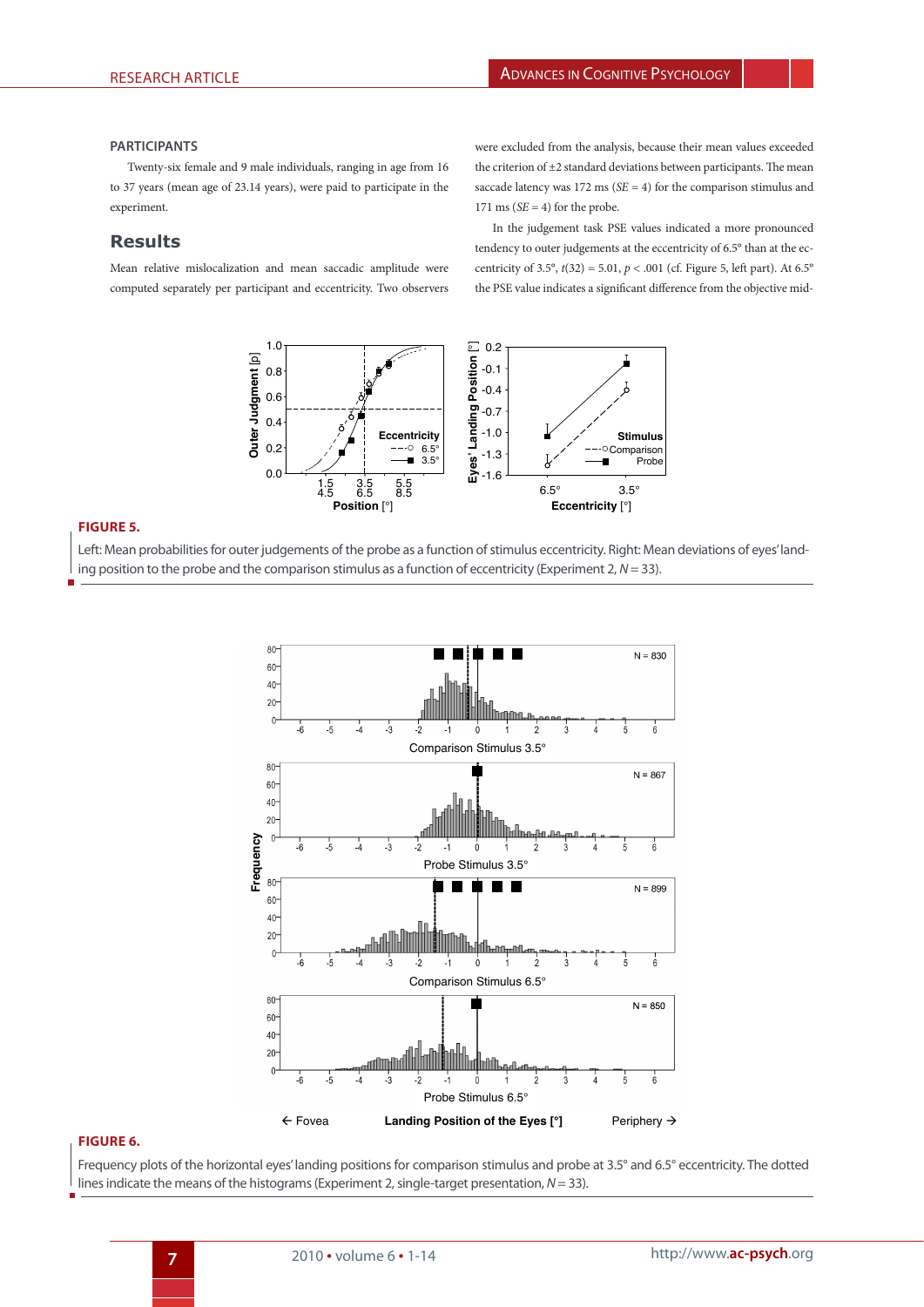position, –0.59°, *SE* = 0.13, *t*(32) = 4.51, *p* < .001. At 3.5° this result was only marginally significant, –0.12°, *SE* = 0.08 , *t*(32) = 1.49, *p* = .15.

Figure 6 shows the frequency plots of the eyes' horizontal landing positions. For the saccade task the deviations in saccadic amplitude from the objective positions were entered in a 2 (comparison stimulus vs. probe) x 2 (3.5° vs. 6.5° eccentricity) analysis of variance (ANOVA). The analysis revealed a significant effect of type of stimulus, comparison stimulus, and probe,  $F(1, 32) = 6.1$ ,  $MSE = 0.83$ ,  $p < .05$ ; the saccadic undershoot to the comparison stimulus is more pronounced than the undershoot to the probe (cf. Figure 5, right part). Further, the amount of undershoot increases with eccentricity,  $F(1, 32) = 223.6$ ,  $MSE = 0.16$ ,  $p < .001$ . The interaction between the factors type of stimulus and eccentricity was far from significant (*p* > .20).

## **Discussion**

In the judgement task, the results again replicated the basic finding of Müsseler et al. ([1999\)](#page-13-9) that the probe is localized as being more peripheral than the mid-point of the comparison stimulus. Moreover, and of more importance in the present context, the results replicated the finding obtained by Müsseler et al. (Experiment 3) that showed that the relative mislocalization increases with increasing eccentricity.

In the saccade task undershoots were observed with the probe and with the comparison stimulus. Moreover, the amount of undershoot was significantly larger with the comparison stimulus than with the probe. This finding replicates and thereby substantiates the marginally significant result obtained in Experiment 1.

The size of the saccadic undershoot increased with increasing eccentricity. The interaction between type of stimulus and eccentricity was, however, not significant; an additive effect of eccentricity for comparison stimulus and probe was found. This additivity is in line with the results reported by basic eye movement research: The undershoot is a fixed percentage of target eccentricity (see e.g., [Deubel, 1999](#page-12-14); see also the Introduction section). Of course, this outcome does not come as a surprise. In the saccadic eye movement task, exposure conditions were used that were virtually identical to those used in basic singletarget saccadic eye movement research (see e.g., [Deubel, 1999](#page-12-14)).

Note, however, that the additivity of the factors stimulus type and eccentricity is not in accordance with the assumption that absolute position judgements are at the basis of the phenomena observed in the relative judgement task. In the relative judgement task an eccentricity effect is observed: Relative mislocalization increases with increasing eccentricity. This eccentricity effect is not apparent in the saccadic eye movement behaviour: Contrary to our predictions the difference between undershoots to comparison stimulus and probe remains the same with increasing eccentricity. Possibly the absence of the interaction indicated a dissociation between saccadic behaviour and relative judgement, but it may be worthwhile to re-analyse our conditions.

So far, our considerations were based on the assumption that in the relative judgement task the probe and the comparison stimulus independently determine the direction and size of a saccadic eye movement. That is why in the saccadic eye movement task we used the single-item exposure conditions used in basic eye movement re-

search. However, it cannot be excluded that in the relative judgement task, where a probe and a comparison stimulus are presented in close temporal proximity, the spatial codes of comparison stimulus and the probe modulate each other. If that is true, the additional presentation of the context stimulus could also affect the saccadic behaviour. This is tested in the subsequent experiment.

# **EXPERIMENT 3**

The results obtained in the saccadic eye-movement task in Experiment 2 are in accord with those reported by basic saccadic eye movement research: No interaction is found between stimulus type and eccentricity. The results are, however, not compatible with Müsseler et al.'s explanation ([1999\)](#page-13-9) of the phenomena observed in the relative judgement task. For the eccentricity effect observed in the relative judgement task that explanation requires an interaction between stimulus type and eccentricity in the eye-movement task.

In the saccadic eye-movement task of Experiment 1 (and 2), single stimuli, either the probe or the comparison, were used as targets. In the relative judgement task, however, the two stimuli were presented in close temporal contiguity. The probe is presented in the context of the comparison stimulus and context effects are well known in saccadic eye-movement research. For example, saccades tend to land at an intermediate position between a target and a distractor ([Findlay, 1982\)](#page-12-8). It can therefore not be excluded that the context modulates the saccadic eye movements to comparison stimulus and probe.

Experiment 3 was conducted to examine this possibility. Like in the judgement task, both stimuli were now presented in each trial of the saccade task with the saccadic target determined blockwise as either the comparison stimulus or the probe. If the saccades show the predicted non-additive pattern of undershoots, there is again a correspondence between saccadic behaviour and perceptual relative judgements.

<span id="page-7-0"></span>Additionally, the number of squares of the comparison stimulus were increased from five to seven to stress the different spatial extension of the stimuli. The relative mislocalization was shown to increase with the spatial extension of the comparison stimulus ([Müsseler et al.,](#page-13-9) [1999,](#page-13-9) Experiment 5). Measuring the saccadic amplitudes under these conditions offers the possibility to test our assumptions over a wider spatial range.

# **Method**

## **Stimuli, Design, and Procedure**

The stimuli, design, and procedure were the same as in Experiment 1 except for the following changes. In both tasks, the comparison stimulus now consisted of seven squares instead of five squares, that is, the extension changed from 3° to 4.3°. The most important change was introduced in the saccade task: As in the judgement task in both conditions – saccade to the probe and saccade to the comparison – both the comparison stimulus and the probe were presented separated by an SOA of 120 ms.

In the saccade task, two different instructions were given in two blocks of trials with the order of instruction counterbalanced over par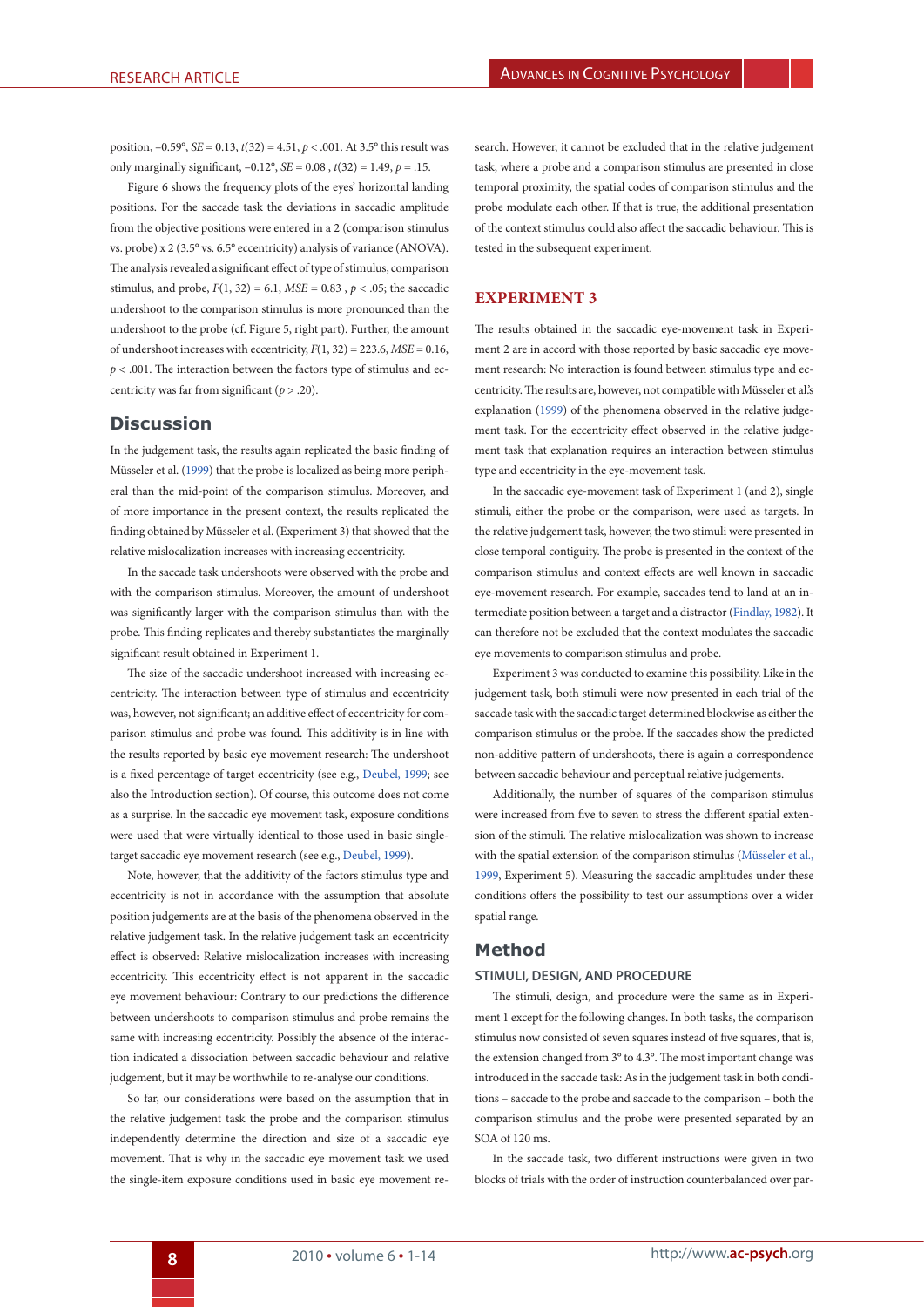ticipants. In one block the participants were asked to make a saccade to the mid-position of the comparison stimulus, and in the other block to make a saccade to the probe and to ignore the other stimulus.

The midpoint of the comparison stimulus was at an eccentricity of either 3.5° or 6.5° (the position of the probe was varied as in Experiments 1 and 2 with steps of  $\pm$  0.5°). In total, the participants received 320 trials in both tasks. The experiment lasted approximately 45 min.

#### **Participants**

Twenty-one female and 9 male individuals who ranged in age from 20 to 39 years (mean age of 25 years) were paid to participate in the experiment.

# **Results**

Mean relative mislocalizations and mean saccadic amplitudes were computed per participant and condition. Two participants were excluded because their mean PSE values or saccadic amplitudes deviated more than ±2 standard deviations from the other participants. The mean saccade latency was  $248 \text{ ms } (SE = 7)$  for the comparison stimulus and 122 ms ( $SE = 7$ ) for the probe. This obvious latency difference might originate from the tendency to initiate the saccade to the comparison stimulus not before both stimuli were presented and/or from the tendency to use the comparison stimulus as a temporal cue to initiate the saccade to the target.

In the judgement task a *t*-test revealed a significant difference between PSE values for the two eccentricities,  $t(27) = 10.82$ ,  $p < .001$ (cf. Figure 7, left part). At 3.5° the deviation from the objective midposition was –0.44°, *SE* = 0.08, *t*(27) = 5.46, *p* < .001; and at 6.5° the deviation was  $-1.09^{\circ}$ , *SE* = 0.10, *t*(27) = 10.69, *p* < .001.

Figure 8 shows the frequency plots of the eyes' horizontal landing positions. The mean deviations of the saccadic amplitudes from the objective target positions were entered as dependent variable in a 2 (comparison stimulus and probe) x 2 (eccentricity of 3.5° and 6.5°)

ANOVA. The analysis revealed significant effects of type of target, *F*(1,  $27$ ) = 7.3, *MSE* = 0.19,  $p = .01$ ; eccentricity,  $F(1, 32) = 78.0$ , *MSE* = 0.29,  $p < .001$ ; and interaction between type of target and eccentricity,  $F(1, 1)$  $27$ ) = 6.8, *MSE* = 0.05,  $p = .02$  (cf. Figure 7, right part). The saccadic undershoot to the comparison stimulus is more pronounced than the undershoot to the probe; the undershoot increases with eccentricity, and this increase is more pronounced for the comparison stimulus than for the probe.

# **Discussion**

In the judgement task the probe was again localized as being more peripheral than the comparison stimulus and the amount of mislocalization increased when the eccentricity of presentation was increased. These results replicate the finding reported by Müsseler et al. ([1999,](#page-13-9) Experiment 3). Moreover, with the present comparison stimulus of seven squares the amount of mislocalization was clearly larger than in Experiment 2, where the comparison stimulus consisted of five squares. The mean PSE values were –0.355° (Experiment 2) and –0.765° (Experiment 3), respectively, *SE* = 0.132, *t*(59) = 3.15, *p* = .003. This outcome replicates the result reported by Müsseler et al. ([1999,](#page-13-9) Experiment 5).

The saccade task revealed the most important finding. With the additional presentation of the context stimulus, the saccadic undershoots showed the predicted non–additive interaction. The difference between the undershoots for comparison stimulus and probe was larger at 6.5° than at 3.5° eccentricity. In contrast, in Experiment 2 with a singletarget presentation no comparable difference occurred. Apparently, the presentation of the task-irrelevant context stimulus leads to a pattern of saccadic undershoots that matches with the observed eccentricity effect in the perceptual judgement task. The context stimuli appear to modulate the saccadic eye movements to the targets, thus producing the pattern of results required for the explanation (given by [Müsseler et](#page-13-9) [al., 1999](#page-13-9)) of the eccentricity effect observed in the relative judgement task.



## **Figure 7.**

Left: Mean probabilities for outer judgements of the probe as a function of stimulus eccentricity. Right: Mean deviations of eyes' landing position to the probe and the comparison stimulus as a function of eccentricity (Experiment 3, *N*= 28).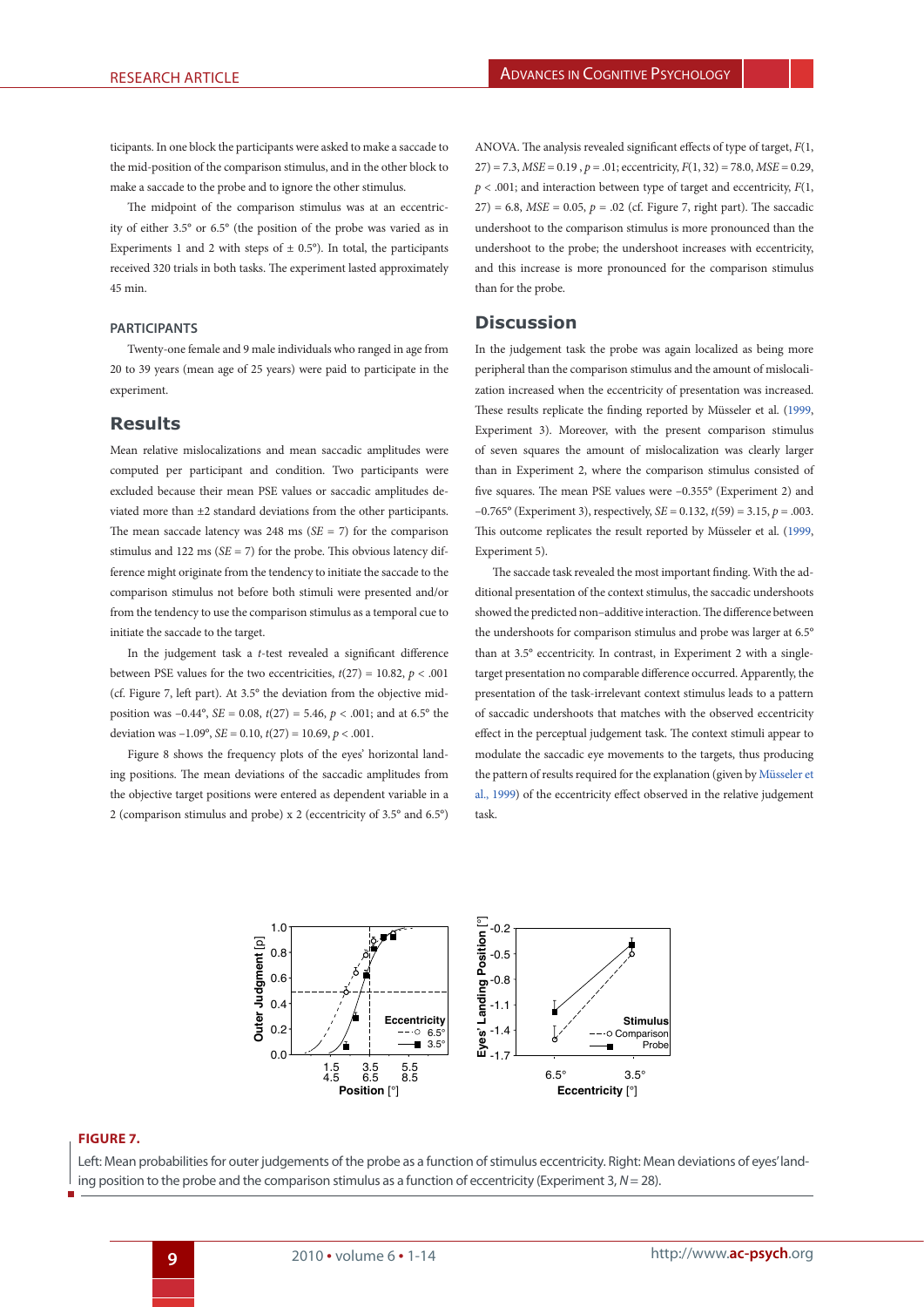

# **Figure 8.**

Frequency plots of the horizontal eyes' landing positions for comparison stimulus and probe at 3.5° and 6.5° eccentricity. The dotted lines indicate the means of the histograms (Experiment 3, successive presentation of both stimuli, *N* = 28).

## **GENERAL DISCUSSION**

Müsseler et al. [\(1999](#page-13-9)) investigated spatial localization with a relative judgement task. The observers were asked to judge the peripheral position of a small probe with respect to the mid-position of a spatially extended comparison stimulus. When the two stimuli were flashed successively, the observers perceived the small probe as being more peripheral than the mid-position of the comparison stimulus. In the present study this outcome, plus a number of additional related phenomena reported by Müsseler et al. (such as *the extension effect* and *the eccentricity effect*), was replicated.

To explain the relative mislocalization, the authors assumed that it emerged from different absolute localizations of probe and comparison stimulus; the exact assumption was that both the probe and the comparison stimulus are perceived more foveally than they really are and that the spatially extended comparison stimulus is even perceived more foveally than the spatially less-extended probe.

Saccadic eye movements to a target position can be regarded as absolute judgement of the target location. A pattern of results as specified in the explanatory assumption proposed by Müsseler et al. ([1999\)](#page-13-9) has been reported by basic saccadic eye movement research: Saccadic eye movements tend to undershoot the target (e.g., [Aitsebaomo &](#page-12-4) [Bedell, 1992;](#page-12-4) [Bischof & Kramer, 1968;](#page-12-5) [Lemij & Collewijn, 1989\),](#page-13-14) and the undershoot seems to be greater with spatially extended stimuli than with less extended stimuli (e.g., [Findlay et al., 1993](#page-12-6)). Saccadic eye movements have, however, up to now never been investigated in the experimental setting used in the relative judgement task. Therefore the aim of the present study was to examine in one experimental setup whether the target positions as indicated by the saccadic eye movements correspond with the absolute positions presupposed by the discussed explanation ([Müsseler et al., 1999\)](#page-13-9) of the phenomena observed in the relative judgement task.

The basic results obtained in the saccadic eye-movement tasks support the main idea of Müsseler et al.: In all three experiments reported here, the saccadic eye movements undershoot both the comparison stimulus and the probe. Moreover, they undershoot the comparison stimulus even more than the probe. Also the extension effect was clearly apparent in the saccadic eye movement data (see the compari-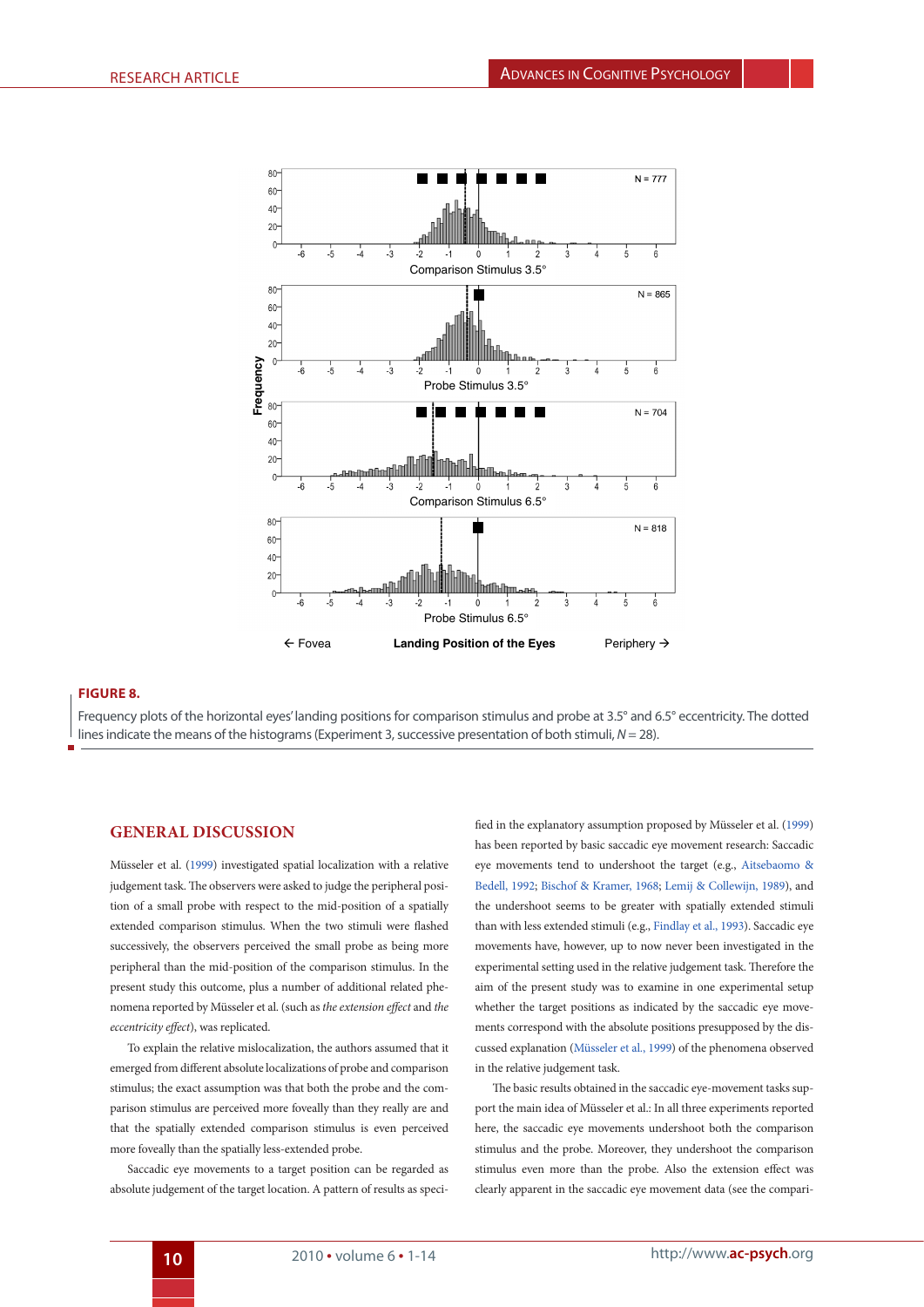son between Experiment 2 and 3 in the Discussion of Experiment 3). A problem was, however, encountered with the eccentricity effect. This problem requires some further discussion.

The pattern of saccadic eye movements required for explaining the eccentricity effect only showed up in Experiment 3 where both comparison and probe were presented in close temporal proximity; in this experiment an interaction between type of target (probe and comparison) and eccentricity (3.5º and 6.5º) was found. This interaction was absent in Experiment 2 with isolated blockwise presentation of comparison stimulus and probe. When comparing these experiments, it is obvious that the critical difference between them is target selection. In the saccadic eye movement task of Experiment 2, on each trial after the disappearance of the fixation point, a single target (the comparison stimulus or the probe) appeared in an otherwise empty field. In this exposure situation target selection is no problem at all. The situation mimics the single-stimulus situation used in basic saccadic eye movement research. That research consistently reports a 5–10% undershoot. With such a fixed undershoot an additive relation between type of target and eccentricity is to be expected, independently of how the difference between types of targets is produced.

In the saccadic eye movement task of Experiment 3, in each trial after the disappearance of the fixation point, two stimuli, the comparison stimulus and the probe, appeared in close temporal proximity. In the instruction before a block of trials it was verbally specified whether the comparison stimulus or the probe should be regarded as the target for the eye. In other words, this task requires the participant to make a top-down selection of the target and to ignore a distractor. However, it is well known that distractors affect pointing tasks and eve-movement tasks (e.g., [Sheliga, Riggio, Craighero, & Rizzolatti, 1995;](#page-13-23) [Tipper,](#page-13-24) [Howard, & Jackson, 1997](#page-13-24)). It is likely, because of the decreasing retinal acuity, that these tendencies increase with increasing eccentricity. Therefore, in this situation an interaction between type of target and eccentricity can arise.

<span id="page-10-0"></span>In the present context it is of importance to see that the information processing situation in the relative judgement task is closer to the experimental situation in the saccadic eye movement task of Experiment 3 than that of Experiment 2. Just as in the saccadic eye movement task of Experiment 3, in the relevant conditions of the relative judgement tasks in each trial, both comparison stimulus and probe are presented in close temporal proximity. Moreover, just because the positions of the comparison stimulus and the probe have to be compared, top-down selection is required.

Taken all together, the main outcome of the saccadic eye-movement research here reported is clearly in accord with, and therefore supports, the explanatory assumption introduced by Müsseler et al. ([1999\)](#page-13-9) for accounting for the main phenomena observed in the relative judgement task (see above). Also the eccentricity effect can be accounted for because the eye movement data of Experiment 3, not those of Experiment 2, are the relevant data.

As already stated in the Introduction, the fact – now further supported by the data presented here – that saccadic eye movement research supports the assumptions made by Müsseler et al. suggests an

intriguing possibility: The possibility that the saccadic eye movement system is at the basis of, and provides the information for, position judgements in position judgement tasks (see also, e.g., [van der Heijden,](#page-13-10) [Müsseler, & Bridgeman, 1999](#page-13-10); [Wolff, 1987,](#page-13-16) for this suggestion). If that is correct, the difference between the absolute localizations of the stimuli should correspond not only qualitatively but also quantitatively with the relative localizations. This is examined in the subsequent analysis.

In the present study the landing positions of the eyes to the comparison stimulus and the probe, which are used as indicators of the perceived absolute localizations, proved to be determined by various variables (above all by the eccentricity, the spatial extension, and the context). Correspondingly, the differences of the landing positions of the eyes determined by these variables should correspond with the PSE values from the relative judgement task, which also proved to be determined by these variables.

In order to compare the correspondence more directly and to ensure the generalization of the data, the subsequent analysis is based on two steps:

(1) Multiple Linear Regression is used to estimate the saccadic landing positions determined by the various variables.

(2) Then the differences of the estimated landing positions are compared with the PSE values of the present and previous experiments.

# **Multiple Regression analysis**

<span id="page-10-1"></span>Previous research revealed that saccadic amplitudes are determined by several variables. In the present context the most relevant variables are the eccentricity of stimulus presentation (see also [Aitsebaomo &](#page-12-4) [Bedell, 1992;](#page-12-4) [Bischof & Kramer, 1968](#page-12-5); [Lemij & Collewijn, 1989\)](#page-13-14), the spatial extension of the stimuli (see also [Findlay et al., 1993\)](#page-12-6), and the context of stimuli (see also [Findlay, 1982\)](#page-12-8). The variables proved also to determine saccadic amplitudes in the present Experiments 1–3.

To estimate the contribution of each variable to the saccadic amplitude, these variables are entered as predictor variables in a Multiple Linear Regression (MLR). Multiple Regression provides information on how the saccadic amplitude (the criterion variable) is determined quantitatively by the predictor variables. The measure for the relative impact of the predictors on the criterion is the respective slope ß. In its non-standardized form, ß reports the increase (or decrease) in saccadic amplitude in units of the predictor variables.

The following values of predictor variables are entered in the MLR: the eccentricity of stimulus presentation with the values of 3.5 or 6.5°, and the spatial extension of the stimuli with the values 0.165° for the probe and 1.5° (Experiment 2) or 2.11° (Experiment 3) for the comparison stimulus,<sup>2</sup> while the context describes the presence or absence of the second stimulus. In Experiment 2 no context stimuli were presented (context  $= 0$ ), in contrast to Experiment 3, where the second stimulus serves as the context for the other stimulus (context = 1). Additionally, Experiment 3 revealed an interaction between eccentricity and extension. This interaction can be taken into account by calculating the product of the two predictor variables and entering this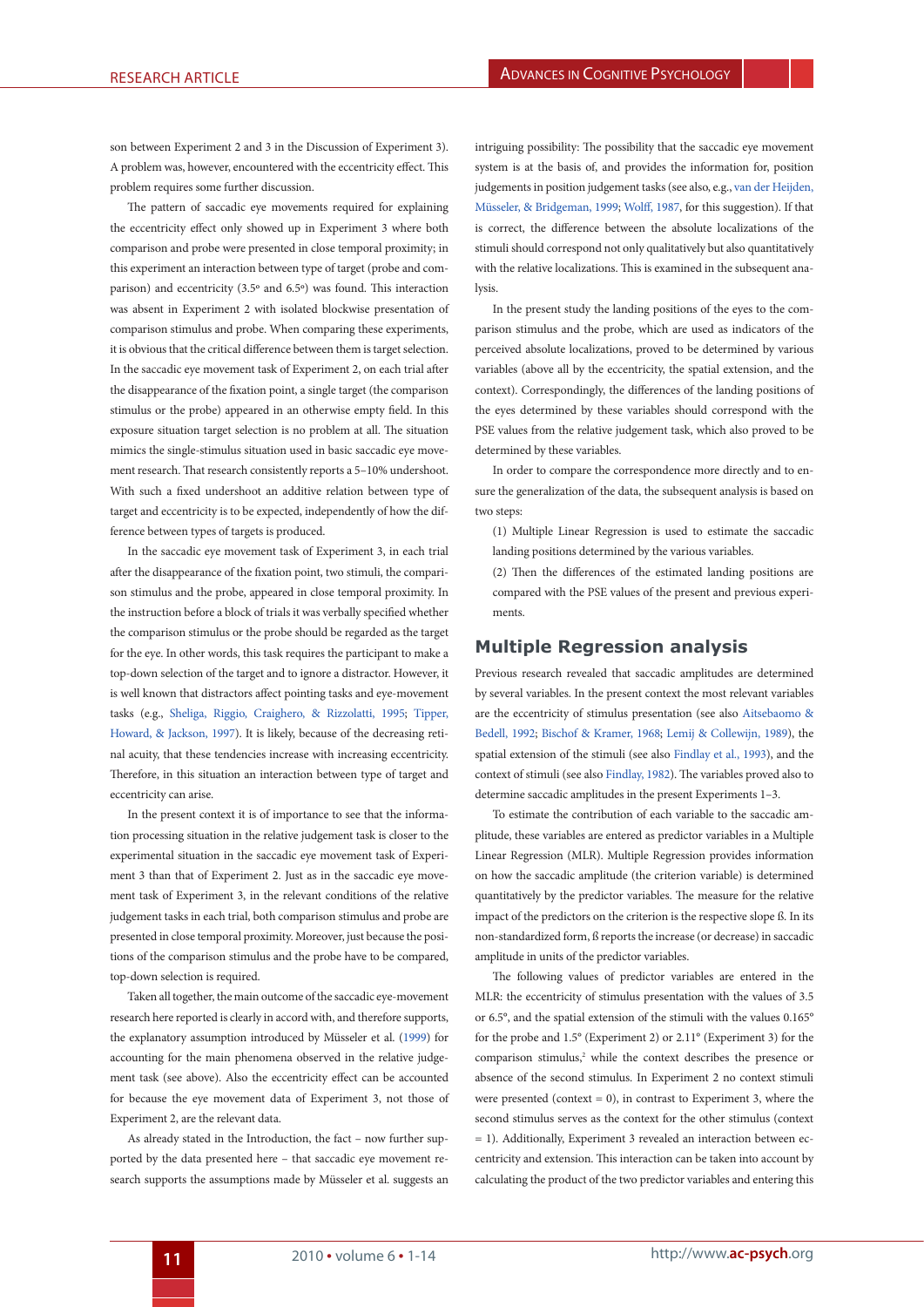

## **Figure 9.**

Regression between observed and estimated relative mislocalization. Estimated relative mislocalizations are based on the difference in saccadic amplitudes to the comparison stimulus and the probe. Light symbols represent the experiments on which the Linear Multiple Regression is based (Experiments 2 and 3). Dark symbols represent Experiment 1 and other experiments with relative judgements by Müsseler et al. (1999).

into the regression analysis as an additional variable (e.g., [Kerlinger &](#page-12-21) [Pedhazur, 1973, p. 415\)](#page-12-21).

The mean saccadic amplitudes of the conditions of Experiments 2 and 3 were entered as the criterion variable in a Multiple Linear Regression.<sup>3</sup> The analysis yields a multiple  $R^2$  of .994 and the equation:

Saccadic amplitude = 0.699 x Eccentricity – 0.056 x Stimulus extension – 0.108 x Context – 0.023 x (Eccentricity x Extension) + 0.911

In other words, this equation allows us to estimate with high precision the saccadic landing positions. As expected, eccentricity contributes to saccadic amplitude to a large degree and the contribution of stimulus extension, context, and the interaction only modify the widths of the amplitudes. Nevertheless, based on this equation, we can estimate the amplitudes to the probe and the comparison stimulus in all our experiments and we were able to compare them directly with the perceptual judgements.

# **Comparison of estimated and observed relative mislocalizations for the present and previous experiments**

The observed relative mislocalization was assumed to originate from the different absolute localizations of comparison stimulus and probe. Thus, the difference in saccadic amplitudes to the comparison stimulus and the probe can be used as an estimation of the observed relative mislocalization.

Figure 9 shows the plot of the observed and the estimated mislocalizations of the present experiments as well as of three further experiments, which were gathered under comparable conditions ([Müsseler et](#page-13-9) [al., 1999,](#page-13-9) Experiments 1, 3, and 5). Linear regression revealed an  $R^2$  of .921. This result demonstrates that the mislocalization estimated from

<span id="page-11-3"></span>the saccadic behaviour fits nicely with the mislocalization observed in the relative judgement task. The linear function integrates all effects of the different eccentricities and of the different spatial extensions of comparison stimuli.

<span id="page-11-5"></span><span id="page-11-1"></span><span id="page-11-0"></span>However, the slope of the regression line is not 1 and the intercept is not 0. Especially the deviation of the slope indicates that the observed mislocalization is more pronounced than the estimated mislocalization derived from the landing positions of the eye movements. According to the proposed distinction between vision for perception and vision for action ([Milner & Goodale, 1995\)](#page-13-25), this is what to expect. Recent studies testing this distinction revealed only small effects of an illusion on action scaling as compared to its effect on perception (e.g., [Bartelt &](#page-12-22) [Darling, 2002;](#page-12-22) [Haffenden, Schiff, & Goodale, 2001\)](#page-12-23). Another explanation of the rather small slope is that it emerges from a range effect in saccades. Within our experiments, stimuli were always presented at a constant range of eccentricity. This might have led to comparatively large saccadic amplitudes with small eccentricities and small saccadic amplitudes with large eccentricities. Such a range effect in saccades is already known from the literature (e.g.,[Kapoula, 1985\)](#page-12-24) and it is possible that it artificially reduced the differences between saccadic amplitudes. Future research is clearly needed to clarify this detail of our results.

<span id="page-11-4"></span><span id="page-11-2"></span>In sum, the present findings provide evidence for the account that the relative mislocalization is based on differences in absolute localizations, which might originate from the eye-movement system. We have already speculated that the system in charge of the guidance of saccadic eye movements is also the system that provides the metric in perceived visual space ([Müsseler & van der Heijden, 2004](#page-13-8); [van der Heijden,](#page-13-9) [Müsseler, & Bridgeman, 1999;](#page-13-9) see also e.g., [Bruno & Morrone, 2007;](#page-12-11) [Collins et al., 2007](#page-12-12); [Georg & Lappe, 2009;](#page-12-13) [Koenderink, 1990;](#page-13-26) [Wolff,](#page-13-16) [1987](#page-13-16)). According to this view the system of sensation and eye movement organizes itself *via* an interaction with the environment, which, after all, establishes spatial perception.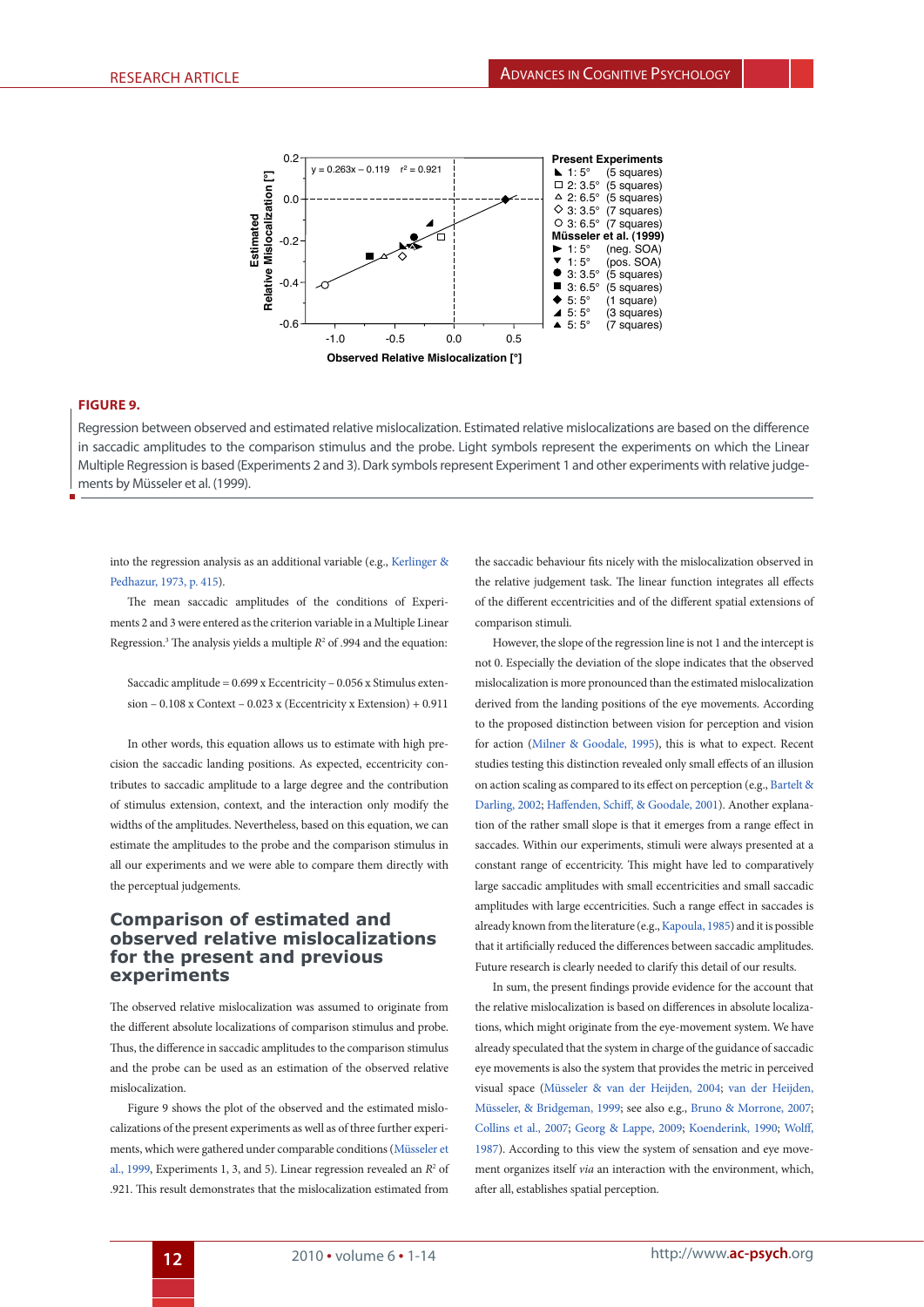#### **Footnotes**

1 Additionally, an as yet unpublished experiment with and without eye-movement instruction did not indicate an effect of eye movements on the relative mislocalization observed between comparison stimulus and probe.

2 The participants' task was to gear their eyes to the mid-position of the stimuli, that is  $0.33/2 = 0.165^{\circ}$  for the probe and  $3/2 = 1.5^{\circ}$ (Experiment 2) or  $4.22/2 = 2.11^{\circ}$  (Experiment 3) for the comparison.

<sup>3</sup> As previous research and the present experiments had shown that all variables contribute significantly to saccadic amplitude, we abstained from reporting significances of the regression analysis. Instead, what counts in the present context is the explained variance of the regression.

#### **Acknowledgments**

This research was supported by grants of the Deutsche Forschungsgemeinschaft to the second author (AS 79/3 and MU 1298/4). We wish to thank Silvia Bauer, Friederike Bröhan, Dirk Loggen, Claudia Killingseder, and Norbert Zmyj for carrying out the experiments. Moreover, we would like to thank Ulrich Ansorge and an anonymous reviewer for their helpful suggestions regarding a previous draft of the paper.

#### **References**

- <span id="page-12-7"></span>A[brams, R. A., Meyer, D. E., & Kornblum, S. \(1989\).](#page-1-1) Speed and accuracy of saccadic eye movements: Characteristics of impulse variability in the oculomotor system. *Journal of Experimental Psychology: Human Perception & Performance*, *15*, 529-543. WWW
- <span id="page-12-4"></span>A[itsebaomo, A. P., & Bedell, H. E. \(1992\)](#page-1-0). Psychophysical and saccadic information about direction for briefly presented visual targets. *Vision Research*, *32*, 1729-1737.
- <span id="page-12-2"></span>A[water, H., & Lappe, M. \(2006\).](#page-0-0) Mislocalization of perceived saccade target position induced by perisaccadic visual stimulation. *Journal of Neuroscience*, *26*, 12-20.
- <span id="page-12-22"></span>[Bartelt, R. & Darling, W. G. \(2002\)](#page-11-0). Opposite effects on perception and action induced by the Ponzo illusion. *Experimental Brain Research*, *146*, 433-440.
- <span id="page-12-17"></span>[Becker, W. \(1972\)](#page-5-0). The control of eye movements in the saccadic system. In J. Dichgans & E. Bizzi (Eds.), *Cerebral control of eye movements and motion perception* (pp. 233-243). Basel: Karger. WWW
- <span id="page-12-0"></span>[Bedell, H. E., & Flom, M. C. \(1983\)](#page-0-1). Normal and abnormal space perception. *Journal of Optometry and Physiological Optics*, *60*, 426-435 WWW
- <span id="page-12-5"></span>[Bischof, N., & Kramer, E. \(1968\).](#page-1-2) Investigations and considerations of directional perception during voluntary saccadic eye movements. *Psychologische Forschung*, *32*,185-218.
- <span id="page-12-1"></span>[Bocianski, D., Müsseler, J., & Erlhagen, W. \(2008\).](#page-0-2) Relative mislocalization of successively presented stimuli. *Vision Research*, *48*, 2204-2212.
- <span id="page-12-3"></span>[Brenner, E., Smeets, J. B. J., & van den Berg, A. V. \(2001\)](#page-0-3). Smooth

eye movements and spatial localization. *Vision Research*, *41*, 2253–2259.

- <span id="page-12-11"></span>B[runo, A., & Morrone, M. C. \(2007\)](#page-1-3). Influence of saccadic adaptation on spatial localization: Comparison of verbal and pointing reports. *Journal of Vision*, *7*, 1–13.
- <span id="page-12-12"></span>C[ollins, T., Doré-Mazars, K, & Lappe, M. \(2007\).](#page-1-4) Motor space structures perceptual space: Evidence from human saccadic adaptation. *Brain Research*, *1172*, 32-39.
- <span id="page-12-14"></span>D[eubel, H. \(1999\).](#page-7-0) Separate mechanisms for the adaptive control of reactive, volitional, and memory-guided saccadic eye movements. In D. Gopher & A. Koriat (Eds.), *Attention and Performance XVII: Cognitive regulation of performance: Interaction of theory and application* (pp. 697-721). Cambridge: MIT Press.
- <span id="page-12-10"></span>D[eubel, H., & Hauske, G. \(1988\).](#page-1-5) The programming of visually guided saccades. In H. Marko, G. Hauske, & A. Struppler (Eds.), *Processing structures for perception and action* (pp. 119-132). Weinheim: DFG Sonderforschungsberichte, VCH Verlagsgesellschaft.
- <span id="page-12-9"></span>D[eubel, H., Wolf, W., & Hauske, G. \(1984\).](#page-1-6) The evaluation of the oculomotor error signal. In A. G. Gale & F. Johnson (Eds.), *Theoretical and applied aspects of eye movement research* (pp. 55-62). Amsterdam: Elsevier.
- <span id="page-12-15"></span>[Eggert, T., Sailer, U., Ditterich, J., & Straube, A. \(2002\).](#page-2-0) Differential effect of a distractor on primary saccades and perceptual localization. *Vision Research*, *42*, 2969-2984.
- <span id="page-12-8"></span>[Findlay. J. M. \(1982\).](#page-1-7) Global processing for saccadic eye movements. *Vision Research*, *22*, 1033-1045.
- <span id="page-12-6"></span>[Findlay, J. M., Brogan, D., & Wenban-Smith, M. G. \(1993\).](#page-1-8) The spatial signal for saccadic eye movements emphasizes visual boundaries. *Perception & Psychophysics*, *53*, 633-641.
- <span id="page-12-19"></span>[Findlay, J. M., & Walker, R. \(1999\).](#page-5-1) A model of saccadic generation based on parallel processing and competitive inhibition. *Behavioral and Brain Sciences, 22*, 661-674.
- <span id="page-12-16"></span>[Finney, D. J. \(1971\).](#page-3-0) *Probit analysis*. Cambridge: Cambridge University Press.
- <span id="page-12-13"></span>[Georg, K. & Lappe, M. \(2009\)](#page-1-9). Effects of saccadic adaptation on visual localization before and during saccades. *Experimental Brain Research*, *192*, 9-23.
- <span id="page-12-20"></span>[Godijn, R., & Theeuwes, J. \(2002\)](#page-5-2) Programming of endogenous and exogenous saccades: Evidence for a competitive integration model. *Journal of Experimental Psychology: Human Perception & Performance, 28*, 1039-1054.
- <span id="page-12-23"></span>[Haffenden, A. M., Schiff, K. C., & Goodale, M. A. \(2001\).](#page-11-1) The dissociation between perception and action in the Ebbinghaus illusion: Nonillusory effects of pictorial cues on grasp. *Current Biology*, *11*, 177-181.
- <span id="page-12-18"></span>[Henson, D. B. \(1978\).](#page-5-3) Corrective saccades: Effects of altering visual feedback. *Vision Research*, *18*, 63-67.
- <span id="page-12-24"></span>K[apoula, Z. \(1985\)](#page-11-2). Evidence for a range effect in the saccadic system. *Vision Research*, *25*, 1155-1157.
- <span id="page-12-21"></span>K[erlinger, F. N., & Pedhazur, E. J. \(1973\).](#page-11-3) *Multiple regression in behavioral research*. New York: Holt, Rinehart, & Winston.